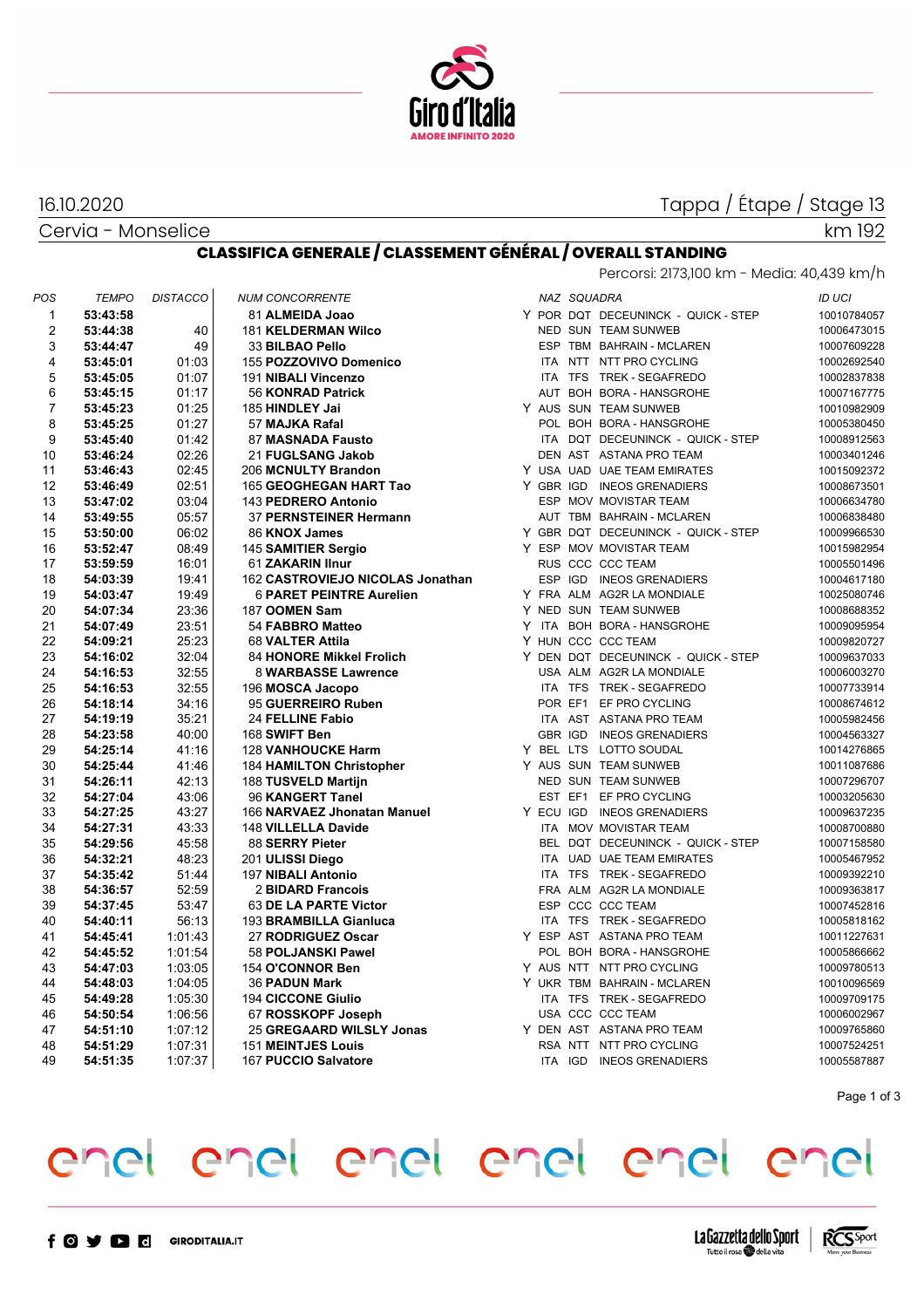

#### Cervia - Monselice 16.10.2020

# Tappa / Étape / Stage 13

km 192

#### **CLASSIFICA GENERALE / CLASSEMENT GÉNÉRAL / OVERALL STANDING**

| Percorsi: 2173,100 km - Media: 40,439 km/h |  |  |
|--------------------------------------------|--|--|
|                                            |  |  |

| <b>POS</b> | <b>TEMPO</b> | <b>DISTACCO</b> | <b>NUM CONCORRENTE</b>      |       | NAZ SQUADRA |                                         | <b>ID UCI</b> |
|------------|--------------|-----------------|-----------------------------|-------|-------------|-----------------------------------------|---------------|
| 50         | 54:52:05     | 1:08:07         | 116 NAVARRO Daniel          |       |             | ESP ISN ISRAEL START - UP NATION        | 10002514506   |
| 51         | 54:52:24     | 1:08:26         | 75 HANSEN Jesper            |       |             | DEN COF COFIDIS                         | 10006828174   |
| 52         | 54:55:05     | 1:11:07         | 204 DOMBROWSKI Joseph Lloyd |       |             | USA UAD UAE TEAM EMIRATES               | 10007491717   |
| 53         | 54:55:06     | 1:11:08         | 195 CONCI Nicola            |       |             | Y ITA TFS TREK-SEGAFREDO                | 10014404985   |
| 54         | 54:58:42     | 1:14:44         | <b>32 BATTAGLIN Enrico</b>  |       |             | ITA TBM BAHRAIN - MCLAREN               | 10005467447   |
| 55         | 54:58:52     | 1:14:54         | 5 HANNINEN Jaakko           |       |             | Y FIN ALM AG2R LA MONDIALE              | 10009419791   |
| 56         | 54:58:59     | 1:15:01         | 146 SEPULVEDA Eduardo       |       |             | ARG MOV MOVISTAR TEAM                   | 10006564860   |
| 57         | 55:00:29     | 1:16:31         | 192 BERNARD Julien          |       |             | FRA TFS TREK - SEGAFREDO                | 10010034935   |
| 58         | 55:00:34     | 1:16:36         | 122 DE GENDT Thomas         |       |             | BEL LTS LOTTO SOUDAL                    | 10004816739   |
| 59         | 55:00:54     | 1:16:56         | 144 RUBIO Einer Augusto     |       |             | Y COL MOV MOVISTAR TEAM                 | 10057336175   |
| 60         | 55:02:25     | 1:18:27         | 124 HAGEN Carl Fredrik      |       |             | NOR LTS LOTTO SOUDAL                    | 10088502578   |
| 61         | 55:03:31     | 1:19:33         | 121 ARMEE Sander            |       |             | BEL LTS LOTTO SOUDAL                    | 10005708533   |
| 62         | 55:07:45     | 1.23.47         | 7 VENDRAME Andrea           |       |             | ITA ALM AG2R LA MONDIALE                | 10009392412   |
| 63         | 55:08:02     | 1:24:04         | 164 GANNA Filippo           |       |             | Y ITA IGD INEOS GRENADIERS              | 10009164056   |
| 64         | 55:09:49     | 1.25.51         | 92 CAICEDO Jonathan         |       |             | ECU EF1 EF PRO CYCLING                  | 10009484358   |
| 65         | 55:09:55     | 1:25:57         | 41 CARBONI Giovanni         |       |             | Y ITA BCF BARDIANI CSF FAIZANE'         | 10009391503   |
| 66         | 55:10:45     | 1:26:47         | 211 VISCONTI Giovanni       |       |             | ITA THR VINI ZABU' - BRADO - KTM        | 10003105600   |
| 67         | 55:12:15     | 1:28:17         | 78 ROSSETTO Stephane        |       |             | FRA COF COFIDIS                         | 10004444402   |
| 68         | 55:12:30     | 1:28:32         | 183 HAGA Chad               |       |             | USA SUN TEAM SUNWEB                     | 10007881333   |
| 69         | 55:12:56     | 1:28:58         | 93 CLARKE Simon             |       |             | AUS EF1 EF PRO CYCLING                  | 10003032949   |
| 70         | 55:14:12     | 1:30:14         | 51 SAGAN Peter              |       |             | SVK BOH BORA - HANSGROHE                | 10005460373   |
| 71         | 55:15:16     | 1:31:18         | 22 BOARO Manuele            |       |             | ITA AST ASTANA PRO TEAM                 | 10003272520   |
| 72         | 55:15:28     | 1:31:30         | 202 BJERG Mikkel            |       |             | Y DEN UAD UAE TEAM EMIRATES             | 10015825936   |
| 73         | 55:15:32     | 1:31:34         | 47 TONELLI Alessandro       |       |             | ITA BCF BARDIANI CSF FAIZANE'           | 10007527786   |
| 74         | 55:17:07     | 1:33:09         | 156 SOBRERO Matteo          |       |             | Y ITA NTT NTT PRO CYCLING               | 10009976836   |
| 75         | 55:18:35     | 1:34:37         | 102 FRANKINY Kilian         |       |             | SUI GFC GROUPAMA - FDJ                  | 10008672790   |
| 76         | 55:18:59     | 1:35:01         | 3 BOUCHARD Geoffrey         |       |             | FRA ALM AG2R LA MONDIALE                | 10011942704   |
| 77         | 55:20:15     | 1:36:17         | 142 CATALDO Dario           |       |             | ITA MOV MOVISTAR TEAM                   | 10003092765   |
| 78         | 55:20:27     | 1:36:29         | 82 BALLERINI Davide         |       |             | ITA DQT DECEUNINCK - QUICK - STEP       | 10008661777   |
| 79         | 55:21:23     | 1:37:25         | 38 TRATNIK Jan              |       |             | SLO TBM BAHRAIN - MCLAREN               | 10006486452   |
| 80         | 55:22:22     | 1:38:24         | <b>16 RAVANELLI Simone</b>  |       |             | Y ITA ANS ANDRONI GIOCATTOLI - SIDERMEC | 10010086970   |
| 81         | 55:22:24     | 1:38:26         | <b>46 ROMANO Francesco</b>  | Y ITA |             | BCF BARDIANI CSF FAIZANE'               | 10011133863   |
| 82         | 55:23:21     | 1:39:23         | <b>15 PELLAUD Simon</b>     |       |             | SUI ANS ANDRONI GIOCATTOLI - SIDERMEC   | 10007518894   |
| 83         | 55:24:17     | 1:40:19         | 18 RUMAC Josip              |       |             | CRO ANS ANDRONI GIOCATTOLI - SIDERMEC   | 10007822729   |
| 84         | 55:24:59     | 1:41:01         | 66 MALECKI Kamil            |       |             | Y POL CCC CCC TEAM                      | 10008628637   |
| 85         | 55:28:30     | 1:44:32         | 218 ZARDINI Edoardo         |       |             | ITA THR VINI ZABU' - BRADO - KTM        | 10005658114   |
| 86         | 55:29:11     | 1:45:13         | 182 DENZ Nico               |       |             | <b>GER SUN TEAM SUNWEB</b>              | 10008669659   |
| 87         | 55:30:37     | 1:46:39         | <b>14 CHIRICO Luca</b>      |       |             | ITA ANS ANDRONI GIOCATTOLI - SIDERMEC   | 10007518086   |
| 88         | 55:31:35     | 1:47:37         | 163 DENNIS Rohan            |       |             | AUS IGD INEOS GRENADIERS                | 10005889193   |
| 89         | 55:32:34     | 1:48:36         | 214 ROTA Lorenzo            |       |             | Y ITA THR VINI ZABU' - BRADO - KTM      | 10009393523   |
| 90         | 55:32:57     | 1:48:59         | 13 CEPEDA Jefferson         |       |             | Y ECU ANS ANDRONI GIOCATTOLI - SIDERMEC | 10016009832   |
| 91         | 55:34:14     | 1:50:16         | 158 WYSS Danilo             |       |             | SUI NTT NTT PRO CYCLING                 | 10002909980   |
| 92         | 55:34:47     | 1:50:49         | 62 CERNY Josef              |       |             | CZE CCC CCC TEAM                        | 10007523241   |
| 93         | 55:34:50     | 1:50:52         | <b>34 CAPECCHI Eros</b>     |       |             | ITA TBM BAHRAIN - MCLAREN               | 10003072557   |
| 94         | 55:37:26     | 1:53:28         | 31 ARASHIRO Yukiya          |       |             | JPN TBM BAHRAIN - MCLAREN               | 10004556253   |
| 95         | 55:40:28     | 1:56:30         | 127 OLDANI Stefano          |       |             | Y ITA LTS LOTTO SOUDAL                  | 10014972538   |
| 96         | 55:40:39     | 1:56:41         | 12 BISOLTI Alessandro       |       |             | ITA ANS ANDRONI GIOCATTOLI - SIDERMEC   | 10005390958   |
| 97         | 55:41:00     | 1:57:02         | 153 GEBREIGZABHIER Amanuel  |       |             | ERI NTT NTT PRO CYCLING                 | 10009583883   |
| 98         | 55:43:46     | 1:59:48         | 35 NOVAK Domen              |       |             | Y SLO TBM BAHRAIN - MCLAREN             | 10009372406   |

|   |            | NAZ SQUADRA |                                       | ID UCI      |
|---|------------|-------------|---------------------------------------|-------------|
|   | ESP ISN    |             | <b>ISRAEL START - UP NATION</b>       | 10002514506 |
|   |            |             | <b>DEN COF COFIDIS</b>                | 10006828174 |
|   |            |             | USA UAD UAE TEAM EMIRATES             | 10007491717 |
| Y | <b>ITA</b> | <b>TFS</b>  | <b>TREK - SEGAFREDO</b>               | 10014404985 |
|   | <b>ITA</b> |             | TBM BAHRAIN - MCLAREN                 | 10005467447 |
| Y | <b>FIN</b> |             | ALM AG2R LA MONDIALE                  | 10009419791 |
|   |            |             | ARG MOV MOVISTAR TEAM                 | 10006564860 |
|   |            | FRA TFS     | <b>TREK - SEGAFREDO</b>               | 10010034935 |
|   |            | BEL LTS     | LOTTO SOUDAL                          | 10004816739 |
|   |            |             | Y COL MOV MOVISTAR TEAM               | 10057336175 |
|   |            | NOR LTS     | LOTTO SOUDAL                          | 10088502578 |
|   | BEL        | <b>LTS</b>  | LOTTO SOUDAL                          | 10005708533 |
|   | <b>ITA</b> |             | ALM AG2R LA MONDIALE                  | 10009392412 |
| Y | <b>ITA</b> | <b>IGD</b>  | <b>INEOS GRENADIERS</b>               | 10009164056 |
|   |            | ECU EF1     | EF PRO CYCLING                        | 10009484358 |
| Y | <b>ITA</b> |             | BCF BARDIANI CSF FAIZANE'             | 10009391503 |
|   | <b>ITA</b> |             | THR VINI ZABU' - BRADO - KTM          | 10003105600 |
|   |            |             | FRA COF COFIDIS                       | 10004444402 |
|   |            |             | USA SUN TEAM SUNWEB                   | 10007881333 |
|   |            | AUS EF1     | EF PRO CYCLING                        | 10003032949 |
|   |            |             | SVK BOH BORA - HANSGROHE              | 10005460373 |
|   | <b>ITA</b> | AST         | ASTANA PRO TEAM                       | 10003272520 |
| Y |            |             | DEN UAD UAE TEAM EMIRATES             | 10015825936 |
|   | <b>ITA</b> | <b>BCF</b>  | <b>BARDIANI CSF FAIZANE'</b>          | 10007527786 |
| Y | <b>ITA</b> | NTT         | NTT PRO CYCLING                       | 10009976836 |
|   | SUI        |             | GFC GROUPAMA - FDJ                    | 10008672790 |
|   |            |             | FRA ALM AG2R LA MONDIALE              | 10011942704 |
|   | <b>ITA</b> |             | MOV MOVISTAR TEAM                     | 10003092765 |
|   | <b>ITA</b> |             | DQT DECEUNINCK - QUICK - STEP         | 10008661777 |
|   | <b>SLO</b> |             | TBM BAHRAIN - MCLAREN                 | 10006486452 |
| Y | <b>ITA</b> |             | ANS ANDRONI GIOCATTOLI - SIDERMEC     | 10010086970 |
| Y | <b>ITA</b> |             | BCF BARDIANI CSF FAIZANE'             | 10011133863 |
|   | SUI        |             | ANS ANDRONI GIOCATTOLI - SIDERMEC     | 10007518894 |
|   |            |             | CRO ANS ANDRONI GIOCATTOLI - SIDERMEC | 10007822729 |
| Y | POL        |             | CCC CCC TEAM                          | 10008628637 |
|   | <b>ITA</b> |             | THR VINI ZABU' - BRADO - KTM          | 10005658114 |
|   |            |             | GER SUN TEAM SUNWEB                   | 10008669659 |
|   | <b>ITA</b> |             | ANS ANDRONI GIOCATTOLI - SIDERMEC     | 10007518086 |
|   | <b>AUS</b> | IGD         | <b>INEOS GRENADIERS</b>               | 10005889193 |
| Y | <b>ITA</b> |             | THR VINI ZABU' - BRADO - KTM          | 10009393523 |
| Y |            |             | ECU ANS ANDRONI GIOCATTOLI - SIDERMEC | 10016009832 |
|   | SUI        | NTT         | NTT PRO CYCLING                       | 10002909980 |
|   | CZE        |             | CCC CCC TEAM                          | 10007523241 |
|   | <b>ITA</b> |             | TBM BAHRAIN - MCLAREN                 | 10003072557 |
|   | <b>JPN</b> |             | TBM BAHRAIN - MCLAREN                 | 10004556253 |
|   | <b>ITA</b> | <b>LTS</b>  | LOTTO SOUDAL                          | 10014972538 |
| Y | <b>ITA</b> |             | ANS ANDRONI GIOCATTOLI - SIDERMEC     | 10005390958 |
|   | ERI        | NTT         | NTT PRO CYCLING                       | 10009583883 |
|   |            |             | Y SLO TBM BAHRAIN - MCLAREN           | 10009372406 |
|   |            |             |                                       |             |

Page 2 of 3

## enel enel enel enel enel enel